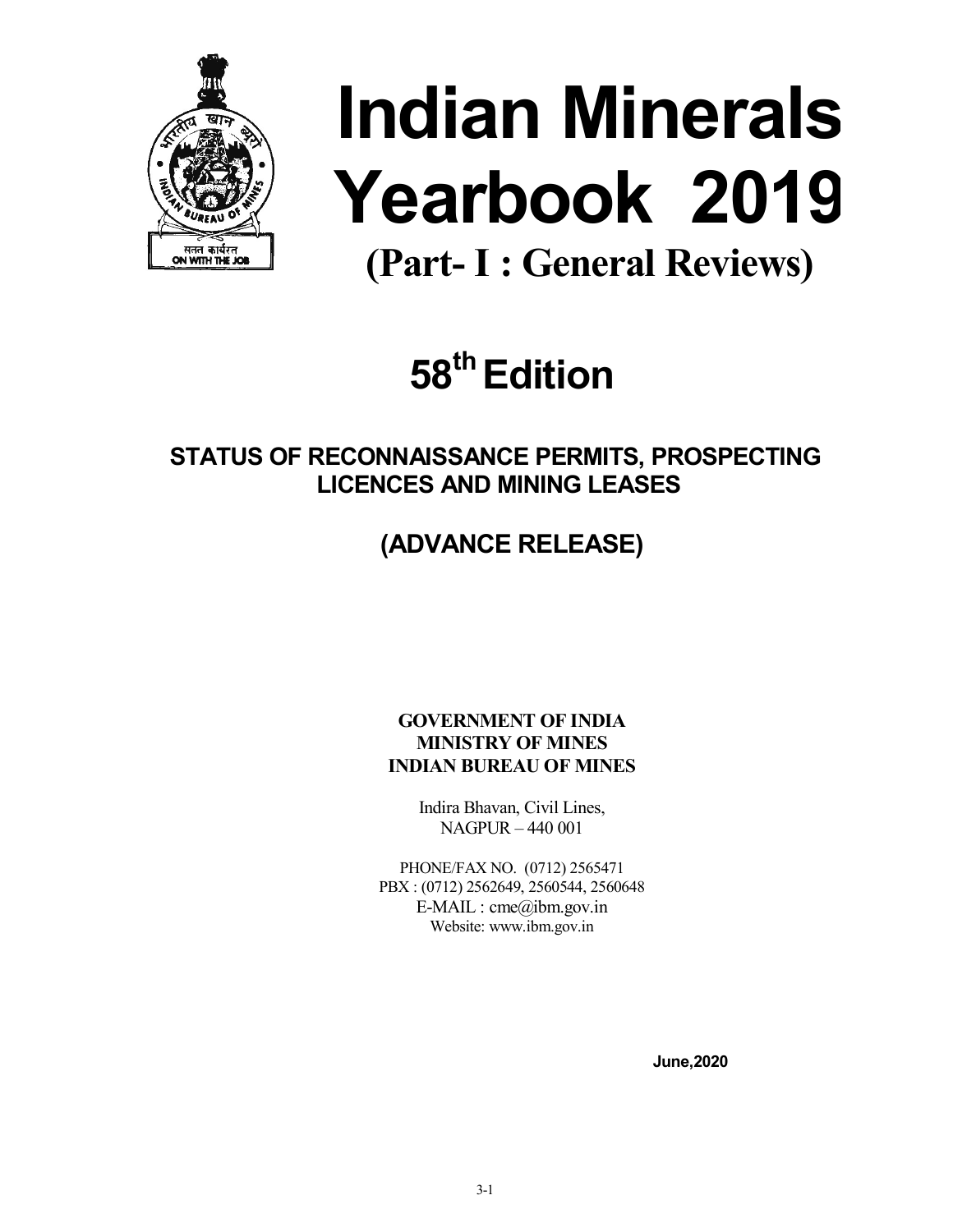## 3 Status of Reconnaissance Permits, Prospecting Licences and Mining Leases in India

#### INTRODUCTION

Under the Mines & Minerals (Development<br>and Regulation) Act, 1957 (as amended up to and Regulation) Act, 1957 (as amended up to 27.3.2015) and the Minerals (Other than Atomic and Hydrocarbons Energy Minerals) Concession Rules, 2016, the State Governments may grant nonexclusive reconnaissance permits, prospecting licences (for the holder of a reconnaissance permit which was granted prior to January 12, 2015), composite licences or prospecting licence-cummining lease and mining leases. Also the State Governments are required to submit a copy of every mineral concession granted or renewed under the Act and rules made there under within two months of such grant or renewal to the Controller General, Indian Bureau of Mines and the Director General, Directorate General of Mines Safety under Rule 59 (1) of Minerals (Other than Atomic and Hydrocarbons Energy Minerals) Concession Rules, 2016. Additionally, the State Governments also have to submit a consolidated Annual Return of all mineral concessions granted or renewed under the Act and rules made thereunder to the Controller General, Indian Bureau of Mines in such form as may be specified for the purpose and a copy shall also be supplied to the Director General, Directorate General of Mines Safety under Rule 59 (2) of Minerals (Other than Atomic and Hydrocarbons Energy Minerals) Concession Rules, 2016 not later than the  $30<sup>th</sup>$  day of June following the year to which the return relates.

#### RECONNAISSANCE PERMITS

 Reconnaissance Permit is a permit granted for the purpose of undertaking reconnaissance operations which means any operation undertaken for preliminary prospecting of a mineral through regional, aerial, geophysical or geochemical surveys and geological mapping, but does not include pitting, trenching, drilling (except drilling of boreholes on a grid specified from time to time by the Central Government) or sub-surface excavation.

As per Section 10 C of Mines and Minerals (Development and Regulation) Amendment Act, 2015, Non-exclusive Reconnaissance Permits may be granted in respect of any notified minerals or nonnotified minerals or a group of specified minerals, other than minerals specified in Part A or Part B of the First Schedule of the Mines and Minerals (Development and Regulation) Act 1957, subject to such terms and conditions as may be prescribed by the Central Government. The holder of such nonexclusive reconnaissance permit shall not be entitled to make any claim for the grant of any prospecting licencecum-mining lease or a mining lease. As per the Rule 3 (2) of the Mineral (Non-exclusive Reconnaissance Permits) Rules, 2015, the State Government shall establish an online system for grant of such non-exclusive reconnaissance permits.

During the period from April-2018 to March-2019, no information regarding grant of Reconnaissance Permits/ Non-Exclusive reconnaissance Permits has been received.

#### PROSPECTING LICENCES

Under the Mines & Minerals (Development & Regulation) Act, 1957 (as amended up to 27.3.2015) "Prospecting Licence" (PL) means a licence granted for the purpose of undertaking prospecting operations with a view to exploring, locating or proving mineral deposits. The State Governments and Union Territories are empowered to grant/renew/revoke Prospecting Licences (only for the holder of a reconnaissance permit which was granted prior to January 12, 2015) under provisions of Minerals (Other than Atomic and Hydrocarbons Energy Minerals) Concession Rules, 2016.

No information from the State Governments/Union Territories, is reported regarding grant/approval of Prospecting Licence (excluding Atomic Minerals, Coal, Lignite, Petroleum, Natural Gas and Minor Minerals) during the period from April-2018 to March 2019 .

### COMPOSITE LICENCES (PROSPECTING LICENCE -CUM- MINING LEASE)

"Composite Licences or Prospecting Licence-cum-Mining Lease " means a two-stage concession granted for the purpose of undertaking prospecting operations followed by mining operation.

 No information from the State Governments/Union Territories, is reported regarding grant/approval of "Prospecting Licence-cum-Mining Lease" or composite licence" (excluding Atomic Minerals, Coal, Lignite, Petroleum, Natural Gas and Minor Minerals) during the period from April-2018 to March 2019.

#### MINING LEASES

Section 3 (c) of the Mines & Minerals (Development & Regulation) Act 1957 defines "Mining Lease" (ML) as a lease granted for the purpose of undertaking mining operations and includes a sub-lease granted for such purpose. The Act defines "mining operations" as any operations undertaken for the purpose of winning any mineral.

The status of mining leases of 41 metallic and nonmetallic minerals (excluding Atomic Minerals, Coal,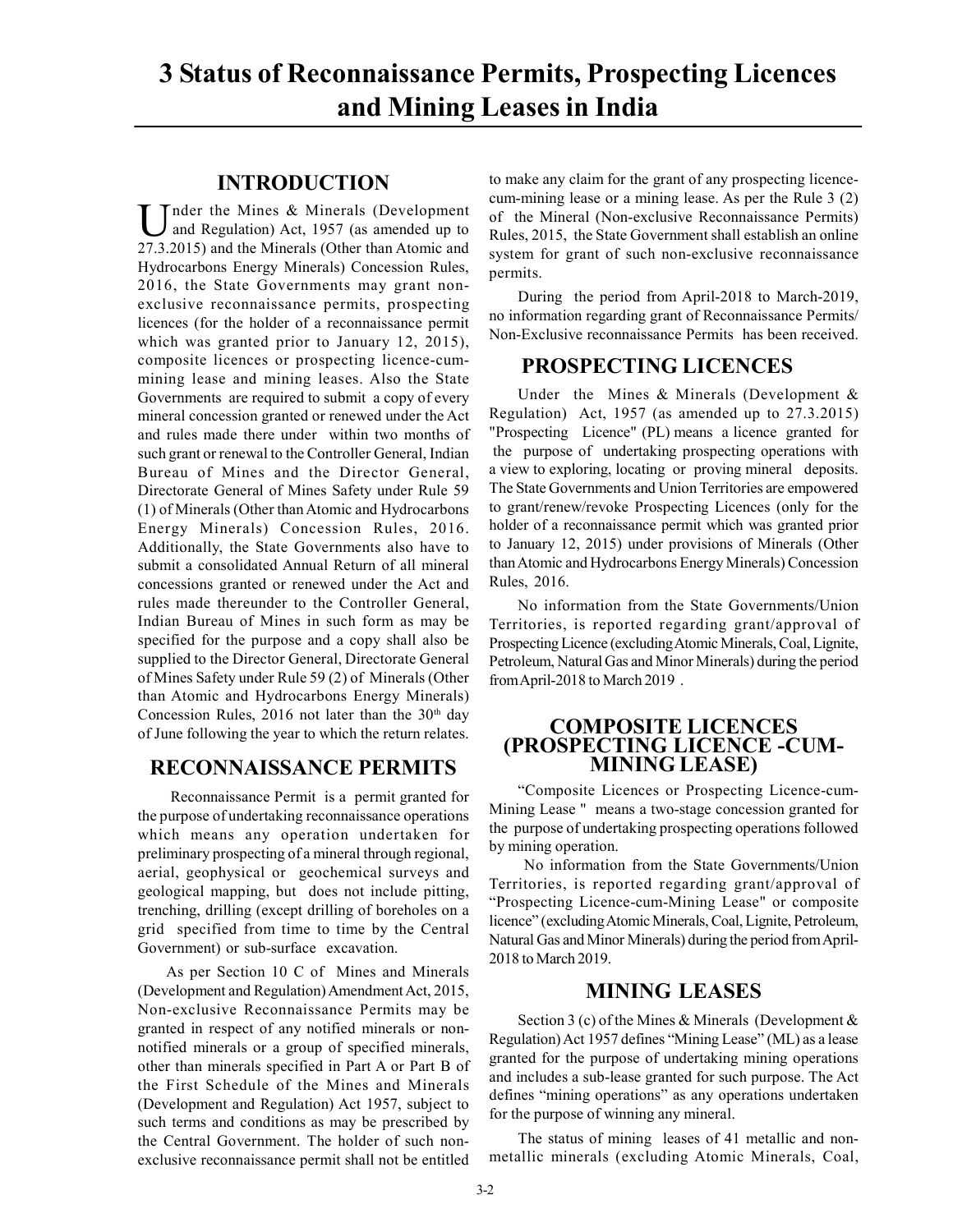Lignite, Petroleum, Natural Gas and Minor Minerals) as on 31.3.2019 (P) indicates that 3,529 mining leases were in force in the country in 23 States covering an area of 3,16,290.55 hectares.

The state wise summary of existing mining leases as on as on 31st March 2017, 2018 and 2019 is detailed in Table-3. The mineral-wise summary of existing mining leases as on 31.3.2019 (P) is furnished in Table-4 .

Sectorwise distribution of mining leases as on 31.3.2019 (P) is furnished in Table-5.

The state-wise break up of mining leases as on 31.03.2019 as reflected in Table-3 indicates that Madhya Pradesh was leading with 702 mining leases followed by Tamil Nadu (464), Andhra Pradesh (453), Gujarat (432), Karnataka (376), Rajasthan (195), Chhattisgarh (183), Odisha (172), Maharashtra (169), Jharkhand (146) and Telangana (86). These 11 States together accounted for about 96% of the total mining leases in force.

Of the total mining lease area covered by different States, Odisha accounted for 17% followed by Madhya Pradesh (13% ), Karnataka (12%), Rajasthan (11%), Andhra Pradesh (9%), Gujarat & Chhattisgarh (8% each), Jharkhand (7%), Maharashtra & Telangana (4%) and Tamil Nadu (3% ). These eleven States accounted for about 96% of the total mining lease area granted and the remaining 4% was accounted for by the rest of the 12 States.

Scheduled Minerals are those Minerals specified in Part C of the First Schedule of the Mines & Minerals (Development and Regulation) Act, 1957. There are 10 minerals under Scheduled Minerals for which mining leases were in existence as on 31.3.2019(P). The number of existing mining leases for the said Scheduled Minerals is 1,131 i.e., about 32% of the total mining leases accounting for an area of 1,35,662.1 hectares which is 43% of the total mining lease area (Excluding coal, lignite, petroleum, natural gas, atomic mineral and minor minerals) in the country. Out of the ten scheduled minerals, the total number of mining leases for iron ore is placed at 426 followed by bauxite (372), manganese ore (268), chromite (27), copper ore (14), gold  $(11)$ , lead & zinc ores  $(9)$ , diamond  $(02)$ , ruby (01) and sapphire (01).

During 2018-19, mining leases in force were in both Private and Public Sectors which included Central and State Government Undertakings. Out of the total 3,529 mining leases in force in the country, 3,252 (92%) mining leases with an area of 2,26,493.12 hectares (72%) are in the Private Sector and the remaining 277 (8%) with an area of 89,797.43 hectares (28%) are in the Public Sector.

In the metallic minerals, Ferrous group of minerals includes iron ore, manganese ore, chromite, while the Non-ferrous group of minerals comprises bauxite, copper ore, lead & zinc ores, molybdenum, nickel, tin and the noble metals which include gold, silver and platinum group of metals. There are no mining leases for molybdenum, nickel, silver and platinum group of metals in the country. In 2018-19, the number of existing mining leases for 8 metallic minerals (including gold & tin) was 1,140 (32%) covering an area of 1,34,976.31 hectares (43%) . On the other hand, the number of existing leases for 33 non-metallic minerals/industrial minerals was 2,389 (68%) which covered an area of 1,81,314.24 hectares (57%).

Table – 1 : Prospecting Licences Granted, 2016-17 to 2018-19 (By States)

| State | 2016-17                  |                          | $2017 - 18*$             |           | $2018 - 19*$             |                          |
|-------|--------------------------|--------------------------|--------------------------|-----------|--------------------------|--------------------------|
|       | No.                      | Area (ha)                | No.                      | Area (ha) | No.                      | Area (ha)                |
| India | $\overline{\phantom{0}}$ | $\overline{\phantom{a}}$ | $\overline{\phantom{a}}$ | . .       | $\overline{\phantom{0}}$ | $\overline{\phantom{0}}$ |

\*Source: Data received from various State Governments (Compiled data of BMI April-September 2018 and BMI October 2018-March 2019).

| (By Minerals) |                          |                          |                          |              |                          |                          |  |
|---------------|--------------------------|--------------------------|--------------------------|--------------|--------------------------|--------------------------|--|
| State         |                          | 2016-17                  |                          | $2017 - 18*$ |                          | 2018-19*                 |  |
| Mineral       | No.                      | Area (ha)                | No.                      | Area (ha)    | No.                      | Area (ha)                |  |
| India         | $\overline{\phantom{0}}$ | $\overline{\phantom{0}}$ | $\overline{\phantom{a}}$ |              | $\overline{\phantom{0}}$ | $\overline{\phantom{0}}$ |  |

Table – 2 : Prospecting Licences Granted, 2016-17 to 2018-19 (By Minerals)

\*Source: Data received from various State Governments (Compiled data of BMI April-September 2018 and BMI October 2018-March 2019).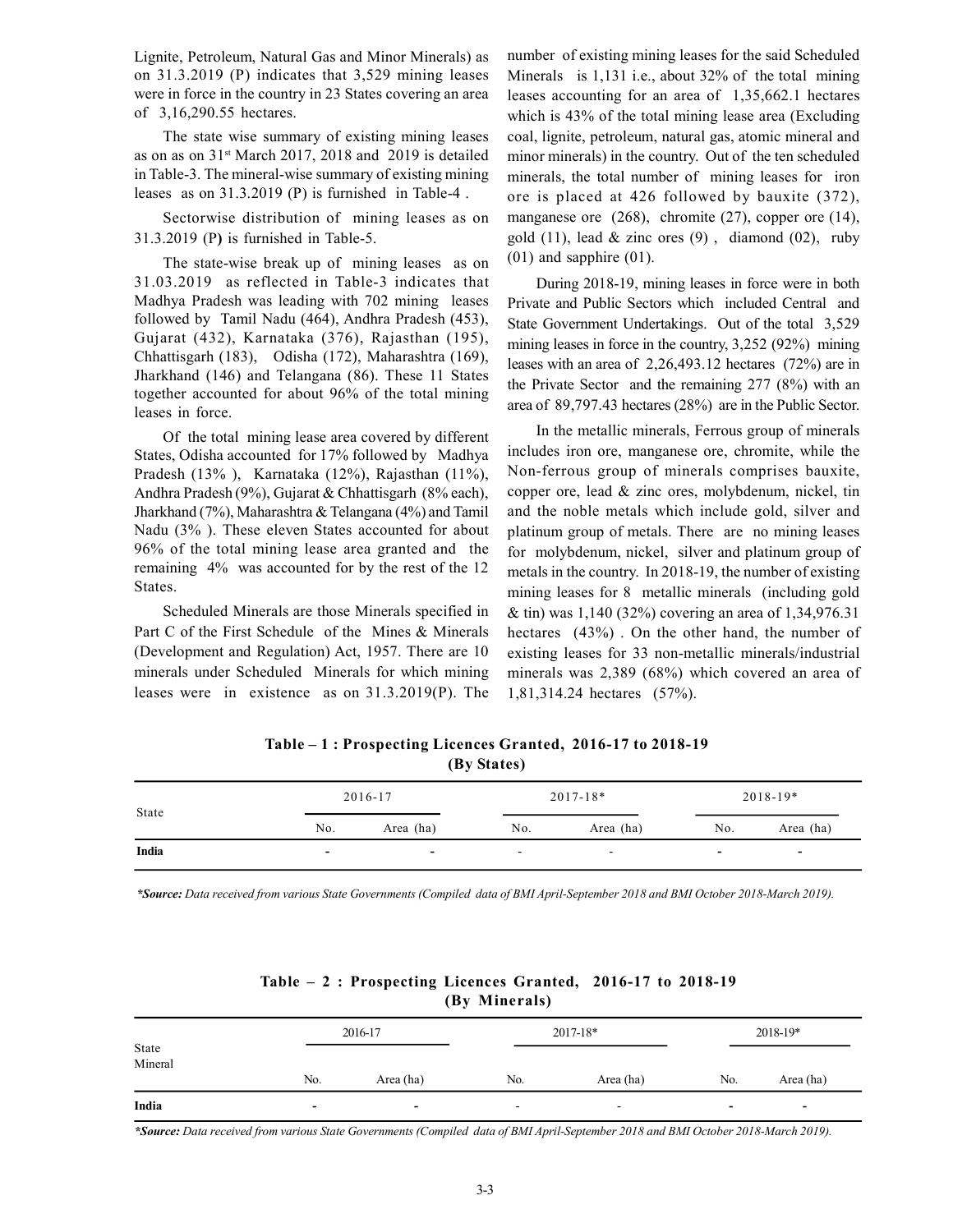|                      |                | as on 31.03.2017 | as on 31.03.2018 |           | as on 31.03.2019 (P)     |           |  |
|----------------------|----------------|------------------|------------------|-----------|--------------------------|-----------|--|
| State                | No.            | Area (ha)        | No.              | Area (ha) | No.                      | Area (ha) |  |
| <b>India</b>         | 4382           | 366010.88        | 3834             | 325876.20 | 3529                     | 316290.55 |  |
| Andhra Pradesh       | 472            | 26818.12         | 490              | 28265.25  | 453                      | 27703.12  |  |
| Assam                | $\overline{7}$ | 889.50           | $\tau$           | 889.50    | $\overline{7}$           | 889.50    |  |
| Bihar                | 12             | 387.47           | $\tau$           | 257.87    | $\mathbf{1}$             | 53.38     |  |
| Chhattisgarh         | 190            | 25582.58         | 186              | 25525.80  | 183                      | 24565.95  |  |
| Goa                  | 281            | 21280.44         | 15               | 2385.08   | 15                       | 2226.19   |  |
| Gujarat              | 469            | 22537.01         | 462              | 26215.50  | 432                      | 25829.83  |  |
| Haryana              | $\overline{4}$ | 46.85            | $\overline{4}$   | 46.85     | $\overline{4}$           | 46.85     |  |
| Himachal Pradesh     | 43             | 2471.47          | 43               | 2471.31   | 43                       | 2468.44   |  |
| Jammu & Kashmir      | 38             | 2036.29          | 39               | 2162.72   | 37                       | 2020.40   |  |
| Jharkhand            | 169            | 24017.71         | 168              | 23803.20  | 146                      | 21980.87  |  |
| Karnataka            | 410            | 42251.67         | 378              | 39854.18  | 376                      | 39349.81  |  |
| Kerala               | 15             | 2246.49          | 15               | 2246.49   | 8                        | 1687.40   |  |
| Madhya Pradesh       | 773            | 35718.89         | 727              | 38246.75  | 702                      | 40555.40  |  |
| Maharashtra          | 183            | 13289.40         | 173              | 13938.08  | 169                      | 14106.03  |  |
| Manipur              | $\mathbf{1}$   | 132.78           | $\mathbf{1}$     | 132.78    | $\overline{\phantom{a}}$ |           |  |
| Meghalaya            | 17             | 601.29           | 22               | 849.34    | 21                       | 789.34    |  |
| Odisha               | 416            | 73469.70         | 268              | 61152.36  | 172                      | 55108.72  |  |
| Rajasthan            | 188            | 46843.25         | 180              | 32507.40  | 195                      | 33394.21  |  |
| Sikkim               | 3              | 96.32            | 3                | 96.32     | 3                        | 96.32     |  |
| Tamil Nadu           | 563            | 10738.61         | 540              | 10048.76  | 464                      | 9061.66   |  |
| Telangana            | 112            | 10944.57         | 90               | 11170.19  | 86                       | 11191.68  |  |
| <b>Uttar Pradesh</b> | 5              | 3397.80          | 5                | 3397.80   | $\overline{4}$           | 2960.19   |  |
| Uttarakhand          | $\tau$         | 191.79           | 7                | 191.79    | $\tau$                   | 191.79    |  |
| West Bengal          | $\overline{4}$ | 20.88            | $\overline{4}$   | 20.88     | $\mathbf{1}$             | 13.47     |  |
|                      |                |                  |                  |           |                          |           |  |

#### Table-3 : Existing Mining Leases\*as on 31st March 2017, 2018 and 2019 ( By States )

\* Excluding Atomic Minerals, Coal, Lignite, Petroleum and Natural Gas & Minor Minerals Source: Data received from various State Governments

#### Table-4 : Existing Mining Leases\* as on 31.3.2019 (P) (By Minerals)

| SI.<br>No. | Mineral      | No. of<br>Leases | Lease<br>Area (ha.) |
|------------|--------------|------------------|---------------------|
| 1.         | Amethyst     | 3                | 6.63                |
| 2.         | Apatite      | -1               | 16.12               |
| 3.         | Aquamarine   | $\mathbf{I}$     | 24.29               |
| 4.         | Bauxite      | 372              | 30520.59            |
| 5          | <b>Borax</b> | -1               | 159.00              |
| 6.         | Chromite     | 27               | 7687.85             |
| 7.         | Copper ore   | 14               | 4250.05             |
| 8.         | Diamond      | $\overline{c}$   | 275.96              |
| 9.         | Emerald      |                  | 46.32               |
| 10.        | Epidote      |                  | 4.05                |
|            |              |                  |                     |